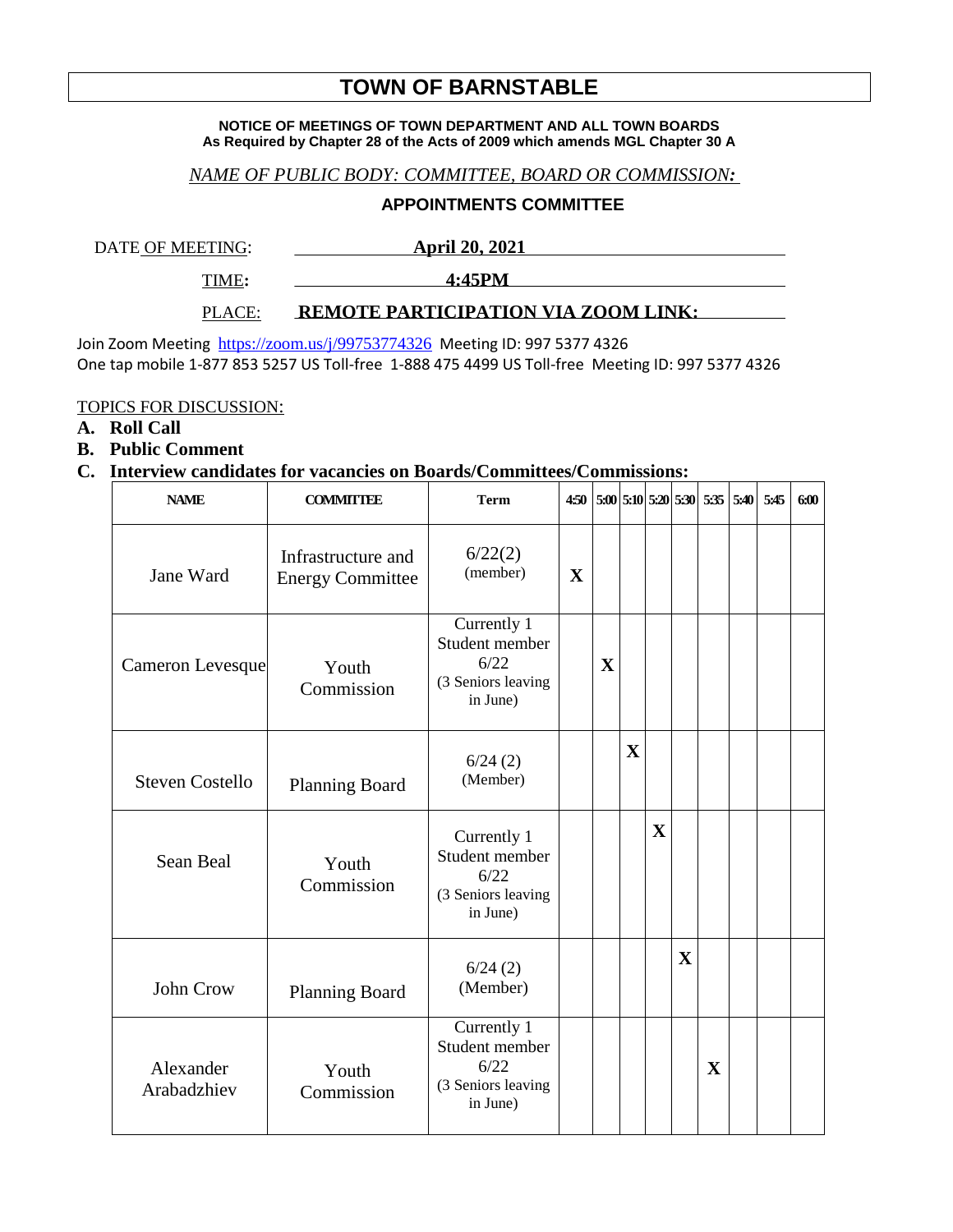| <b>Robert Schulte</b> | <b>Planning Board</b> | 6/24(2)<br>(Member)                                                     |  |  |  | $\mathbf X$ |             |   |
|-----------------------|-----------------------|-------------------------------------------------------------------------|--|--|--|-------------|-------------|---|
| Aimee Guthinger       | <b>Planning Board</b> | 6/24(2)<br>(Member)                                                     |  |  |  |             | $\mathbf X$ |   |
| Mary Steinhilber      | Youth<br>Commission   | Currently 1<br>Student member<br>6/22<br>(3 Seniors leaving<br>in June) |  |  |  |             |             | X |

- **D. Reappointments to Boards / Committees / Commissions: Airport Commission:** John Griffin, as a regular member to a term expiring 06/30/2024; Norman Weill; as a regular member to a term expiring 06/30/2024; **Board of Assessors:** William Garreffi, as a regular member to a term expiring 06/30/2024; **Board of Health:** John Norman, as a regular member to a term expiring 06/30/2024; **Community Preservation Committee:** F.P. Tom Lee, as a regular member to a term expiring 06/30/2024; Katherine Garofoli, as a regular member to a term expiring 06/30/2024; Deb Converse, as a Housing Authority Representative member to a term expiring 06/30/2024; **Comprehensive Financial Advisory Committee:** John Schoenherr, as a regular member to a term expiring 06/30/2024; **Conservation Commission:** George Gillmore, as a regular member to a term expiring 06/30/2024; **Council On Aging:** Anna Valtsakis, as a regular member to a term expiring 06/30/2024; **Disability Commission:** Michael Hersey, as a regular member to a term expiring 06/30/2024; Sheila Mulcahy, as a regular member to a term expiring 06/30/2024; **Elderly & Disabled Taxation Aid Committee:** William Garreffi, as a regular member to a term expiring 06/30/2024; **Golf Committee:** Keith Hochstein, as a regular member to a term expiring 06/30/2024; **Historical Commission:** Cheryl Powell, as a regular member to a term expiring 06/30/2024; Marilyn Fifield, as a regular member to a term expiring 06/30/2024; **Housing Committee:** Donald Lynde, as a regular member to a term expiring 06/30/2024; Jacob Dewey, as a regular member to a term expiring 06/30/2024; **Infrastructure and Energy Committee:** John Solomon, as a regular member to a term expiring 06/30/2024; Peter Doyle, as a regular member to a term expiring 06/30/2024; **John F. Kennedy Memorial Trust Fund Committee:** Lynne Poyant, as a regular member to a term expiring 06/30/2024; Robert Jones, as a regular member to a term expiring 06/30/2024; **Land Acquisition and Preservation Committee:** Tracy Pratt, as a regular member to a term expiring 06/30/2024; **Licensing Authority:** Larry Decker, as a regular member to a term expiring 06/30/2024; **Old King's Highway Historic District Committee:** George Jessop, an architect representative member, to a term expiring 06/30/2024; **Recreation Commission:** Tim Lus, as a regular member to a term expiring 06/30/2024; **Sandy Neck Board**: Thomas O'Neill, a member-at large to a term expiring 06/30/2024; **Zoning Board of Appeals:** Aaron Webb, an associate member to a term expiring 06/30/2024; Emanuel Alves, an associate member to a term expiring 06/30/2024; Jake Dewey, as a regular member to a term expiring 06/30/2024.
- **E. Resignations: Recreation Commission:** Renee Dowling, Recreation Commission
- **F. Correspondence from Committees:**
- **G. Discussions:** Patti Machado, Director, Hyannis Youth and Community Center, increase in the number of members on the Youth Commission as well as a diversity of school representation.
	- **Next meeting: May 18, 2021**
	- **Approve Meeting Minutes: March 16, 2021**
	- **Matters not reasonably anticipated by Chair**